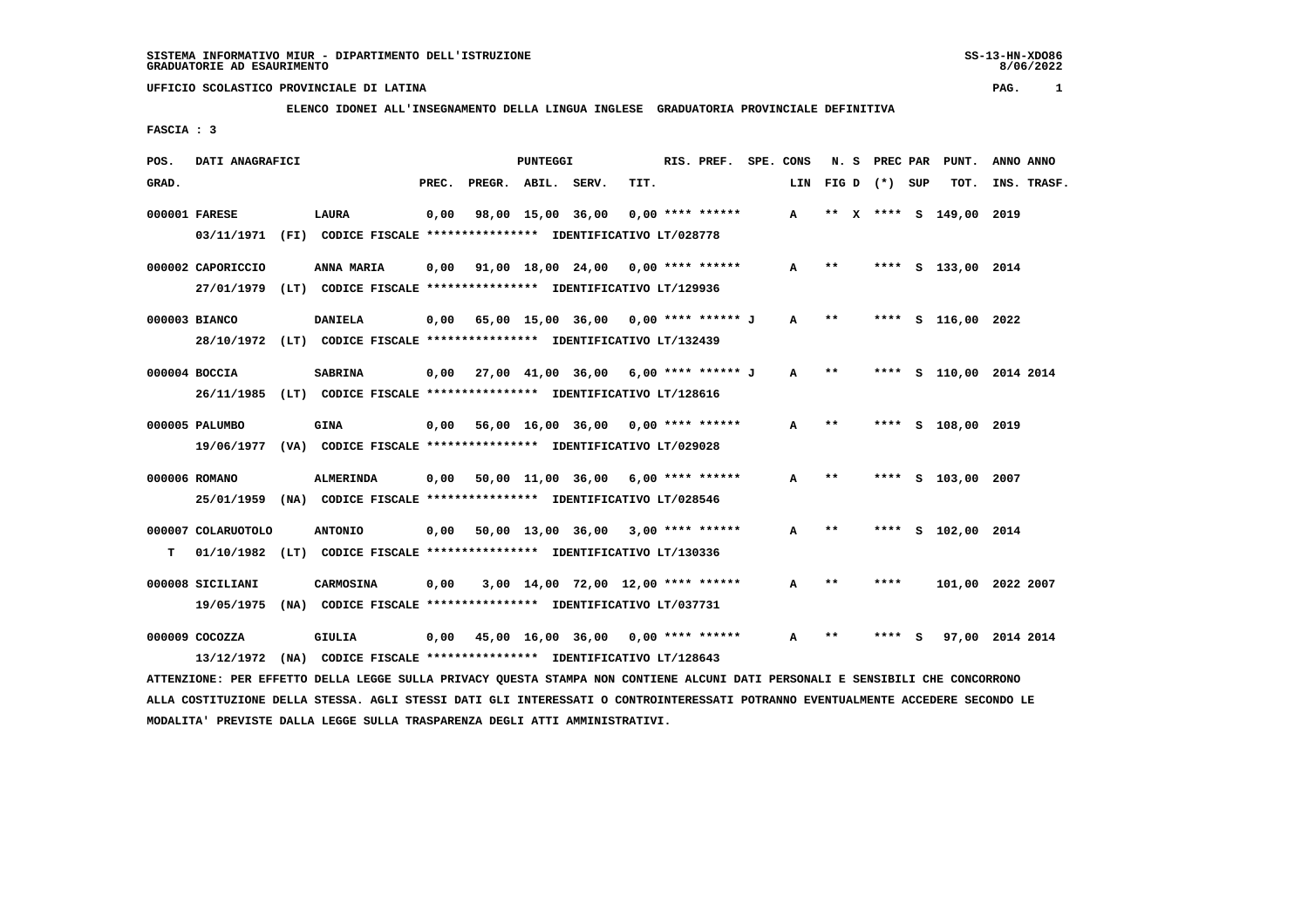**ELENCO IDONEI ALL'INSEGNAMENTO DELLA LINGUA INGLESE GRADUATORIA PROVINCIALE DEFINITIVA**

 **FASCIA : 3**

| POS.  | DATI ANAGRAFICI |                                                               |       | PUNTEGGI           |  |                                           | RIS. PREF. | SPE. CONS          | N. S |       | PREC PAR |                 | PUNT. | ANNO ANNO  |                 |
|-------|-----------------|---------------------------------------------------------------|-------|--------------------|--|-------------------------------------------|------------|--------------------|------|-------|----------|-----------------|-------|------------|-----------------|
| GRAD. |                 |                                                               | PREC. | PREGR. ABIL. SERV. |  |                                           | TIT.       |                    | LIN  |       |          | FIG D $(*)$ SUP |       | TOT.       | INS. TRASF.     |
|       | 000010 ETTORE   | VALENTINA                                                     | 0,00  |                    |  | 30,00 41,00 24,00                         |            | $0,00$ **** ****** | A    | $* *$ |          | ****            | - S   | 95,00 2009 |                 |
|       | 20/03/1977      | (TA) CODICE FISCALE **************** IDENTIFICATIVO LT/119670 |       |                    |  |                                           |            |                    |      |       |          |                 |       |            |                 |
|       | 000011 RECINE   | <b>SILVIA</b>                                                 | 0.00  |                    |  | 44,00 14,00 36,00 0,00 **** ******        |            |                    | A    | $* *$ |          | **** S          |       | 94,00 2014 |                 |
|       | 06/06/1980      | (LT) CODICE FISCALE **************** IDENTIFICATIVO LT/128962 |       |                    |  |                                           |            |                    |      |       |          |                 |       |            |                 |
|       | 000012 SALVUCCI | <b>EMANUELA</b>                                               | 0,00  |                    |  | 66,00 13,00 12,00 0,00 **** ******        |            |                    | А    | $***$ |          | ****            | - 5   | 91,00 2002 |                 |
|       | 30/07/1979      | (FR) CODICE FISCALE **************** IDENTIFICATIVO LT/028521 |       |                    |  |                                           |            |                    |      |       |          |                 |       |            |                 |
|       | 000013 RICCIO   | ANNA LISA                                                     | 0,00  |                    |  | 44,00 11,00 36,00 0,00 **** ****** J      |            |                    | A    | $* *$ |          | **** S          |       | 91,00 2014 |                 |
| т     | 20/03/1981      | (NA) CODICE FISCALE **************** IDENTIFICATIVO LT/132038 |       |                    |  |                                           |            |                    |      |       |          |                 |       |            |                 |
|       | 000014 VEGLIA   | <b>ANTONIA</b>                                                |       |                    |  | $0,00$ 24,00 41,00 22,00 0,00 **** ****** |            |                    | A    | $**$  |          | ****            | - 5   |            | 87,00 2022 2022 |
|       | 04/08/1981      | (LT) CODICE FISCALE **************** IDENTIFICATIVO LT/326492 |       |                    |  |                                           |            |                    |      |       |          |                 |       |            |                 |
|       | 000015 VETRELLA | <b>SILVANA</b>                                                | 0,00  |                    |  | 21,00 13,00 36,00 6,00 **** ******        |            |                    | A    | $* *$ |          | **** S          |       |            | 76,00 2022 2022 |
|       | 08/06/1968      | (NA) CODICE FISCALE **************** IDENTIFICATIVO LT/326493 |       |                    |  |                                           |            |                    |      |       |          |                 |       |            |                 |
|       | 000016 SANTILLO | <b>LOREDANA</b>                                               | 0,00  |                    |  | 33,00 16,00 24,00 0,00 **** ******        |            |                    | A    | $* *$ |          | ****            | - 5   |            | 73,00 2011 2011 |
|       | 22/11/1978      | (NA) CODICE FISCALE **************** IDENTIFICATIVO LT/124367 |       |                    |  |                                           |            |                    |      |       |          |                 |       |            |                 |
|       | 000017 MANNUCCI | <b>FLAVIA</b>                                                 | 0,00  | 37,00              |  | $0,00$ 36,00 0,00 **** ******             |            |                    | A    |       | x        | **** S          |       |            | 73,00 2022 2022 |
| т     | 22/04/1979      | (RM) CODICE FISCALE **************** IDENTIFICATIVO LT/326508 |       |                    |  |                                           |            |                    |      |       |          |                 |       |            |                 |
|       | 000018 PANTALEO | <b>FRANCESCA</b>                                              |       |                    |  | 0,00 18,00 14,00 36,00                    |            | $3,00$ **** ****** | A    | $* *$ |          | ****            | - S   | 71,00      | 2014            |
| т     | 28/11/1981      | (NA) CODICE FISCALE **************** IDENTIFICATIVO LT/138288 |       |                    |  |                                           |            |                    |      |       |          |                 |       |            |                 |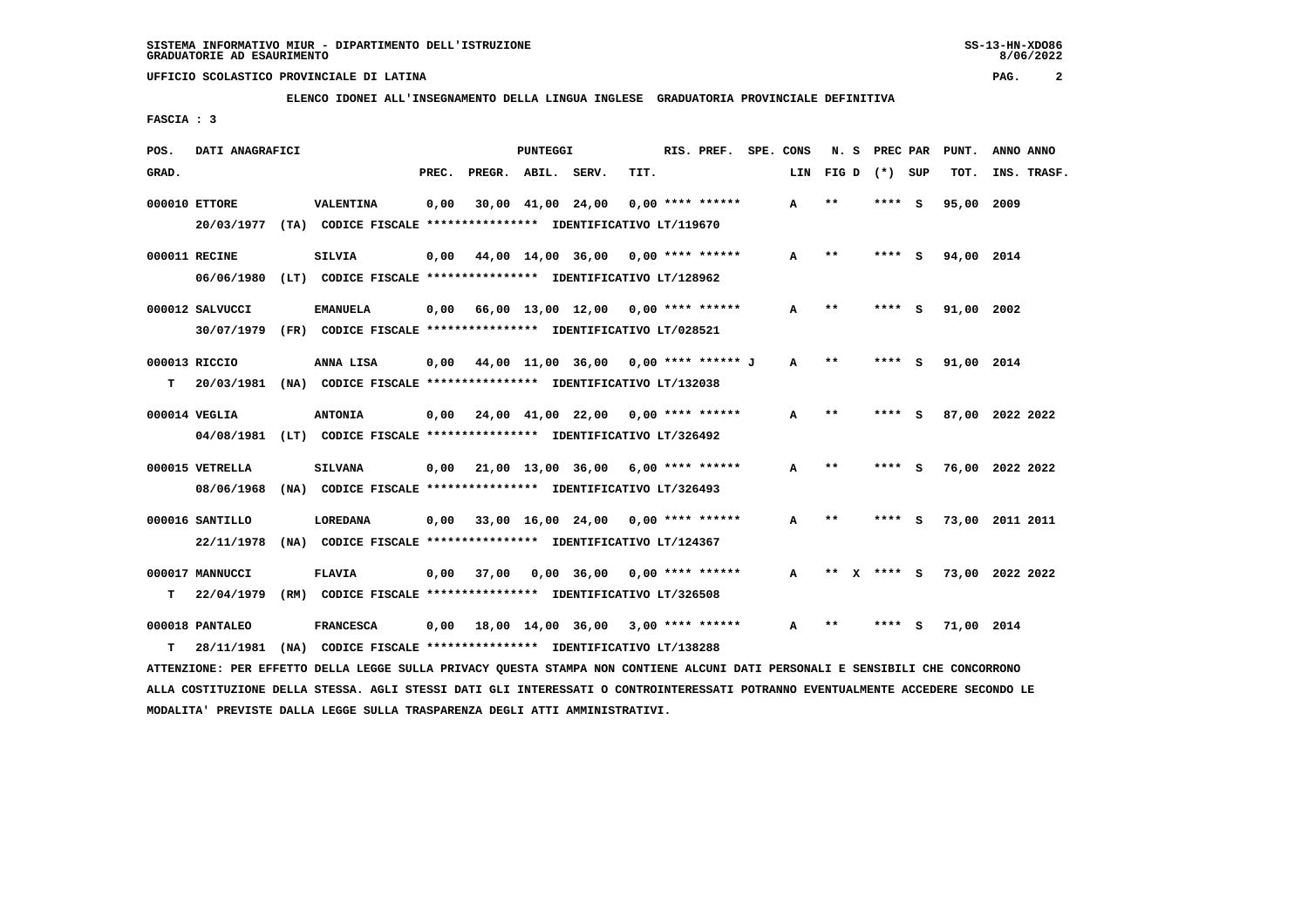**ELENCO IDONEI ALL'INSEGNAMENTO DELLA LINGUA INGLESE GRADUATORIA PROVINCIALE DEFINITIVA**

 **FASCIA : 3**

| POS.         | DATI ANAGRAFICI  |      |                                                               |       |                    | PUNTEGGI           |                                       |      | RIS. PREF.         | SPE. CONS | N.S          |   | PREC PAR |          | PUNT.      | ANNO ANNO       |
|--------------|------------------|------|---------------------------------------------------------------|-------|--------------------|--------------------|---------------------------------------|------|--------------------|-----------|--------------|---|----------|----------|------------|-----------------|
| GRAD.        |                  |      |                                                               | PREC. | PREGR. ABIL. SERV. |                    |                                       | TIT. |                    | LIN       | FIG D        |   | $(*)$    | SUP      | TOT.       | INS. TRASF.     |
| 000019 FIORE |                  |      | <b>FRANCESCA</b>                                              | 0,00  |                    |                    | 18,00 16,00 36,00                     |      | $0.00$ **** ****** | A         | $**$         |   | ****     | - S      |            | 70,00 2019 2005 |
|              | 15/01/1980       |      | (NA) CODICE FISCALE **************** IDENTIFICATIVO LT/035125 |       |                    |                    |                                       |      |                    |           |              |   |          |          |            |                 |
|              | 000020 FERRARO   |      | <b>GIUSEPPINA</b>                                             | 0.00  |                    | 42,00 15,00        | 0,00                                  |      | $0.00$ **** ****** | A         | $* *$        |   | ****     |          |            | 57,00 2003 2003 |
|              | 30/05/1972       |      | (LT) CODICE FISCALE **************** IDENTIFICATIVO LT/030766 |       |                    |                    |                                       |      |                    |           |              |   |          |          |            |                 |
|              | 000021 PARENTE   |      | <b>ELISABETTA</b>                                             | 0,00  |                    |                    | $6,00$ 14,00 36,00 0,00 **** ******   |      |                    | A         | $***$        |   |          | s        | 56,00      | 2022 2022       |
|              | 30/10/1965       |      | (CE) CODICE FISCALE **************** IDENTIFICATIVO LT/326497 |       |                    |                    |                                       |      |                    |           |              |   |          |          |            |                 |
|              | 000022 CRISPINO  |      | <b>FRANCESCA</b>                                              | 0,00  |                    |                    | $0.00$ 15.00 24.00 3.00 **** ****** J |      |                    | A         | $* *$        |   | ****     | <b>S</b> | 42,00      | 2022 2022       |
|              | 06/11/1978       |      | (NA) CODICE FISCALE **************** IDENTIFICATIVO LT/326480 |       |                    |                    |                                       |      |                    |           |              |   |          |          |            |                 |
|              | 000023 DEL PRETE |      | <b>MARIA</b>                                                  | 0,00  |                    |                    | 0,00 11,00 24,00                      |      | $3,00$ **** ****** | A         | $* *$        |   | ****     | <b>S</b> |            | 38,00 2022 2022 |
| т            | 07/02/1981       |      | (CE) CODICE FISCALE **************** IDENTIFICATIVO LT/326469 |       |                    |                    |                                       |      |                    |           |              |   |          |          |            |                 |
|              | 000024 FEDELE    |      | MASSIMILIANO                                                  | 0.00  |                    | 3,00 18,00         | 0,00                                  |      | $6.00$ **** ****** | A         | **           | x | **** S   |          | 27,00 2014 |                 |
|              | 16/06/1977       |      | (FR) CODICE FISCALE **************** IDENTIFICATIVO LT/135219 |       |                    |                    |                                       |      |                    |           |              |   |          |          |            |                 |
| 000025 NASSA |                  |      | ANNA MARIA                                                    | 0,00  |                    | $6,00 \quad 16,00$ | 0.00                                  |      | $0.00$ **** ****** | A         | $\star\star$ | x | **** S   |          |            | 22,00 2022 2022 |
|              | 26/12/1966       |      | (CE) CODICE FISCALE **************** IDENTIFICATIVO LT/326502 |       |                    |                    |                                       |      |                    |           |              |   |          |          |            |                 |
|              | 000026 MONFORTE  |      | <b>PAOLA</b>                                                  | 0,00  |                    | 0.00 16.00         | 0,00                                  |      | $3,00$ **** ****** | A         | $* *$        |   |          | - s      | 19,00 2014 |                 |
|              | 29/10/1973       | (LT) | CODICE FISCALE **************** IDENTIFICATIVO LT/129403      |       |                    |                    |                                       |      |                    |           |              |   |          |          |            |                 |
|              | 000027 MANCONE   |      | <b>ROSA</b>                                                   | 0,00  |                    | 3,00 11,00         | 0,00                                  |      | $3,00$ **** ****** | A         | $* *$        |   |          | s        |            | 17,00 2022 2022 |
| т            | 11/12/1975       |      | (NA) CODICE FISCALE **************** IDENTIFICATIVO LT/326505 |       |                    |                    |                                       |      |                    |           |              |   |          |          |            |                 |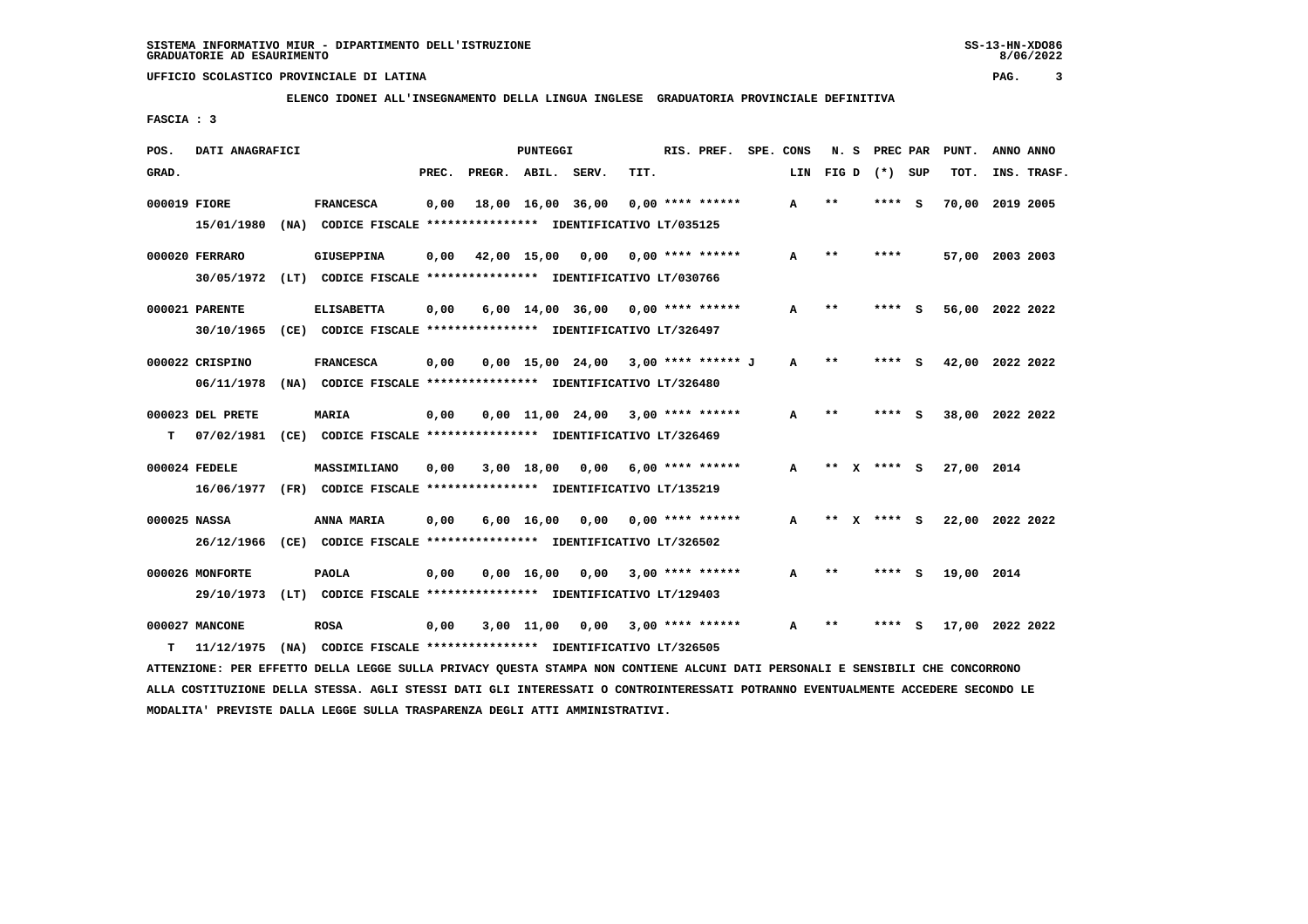**ELENCO IDONEI ALL'INSEGNAMENTO DELLA LINGUA INGLESE GRADUATORIA PROVINCIALE DEFINITIVA**

 **FASCIA : 3**

| POS.         | DATI ANAGRAFICI               |      |                                                        | PUNTEGGI |        |       |                                  |      |  | RIS. PREF.         | SPE. CONS | N. S  | PREC PAR |     | PUNT. | ANNO ANNO   |  |
|--------------|-------------------------------|------|--------------------------------------------------------|----------|--------|-------|----------------------------------|------|--|--------------------|-----------|-------|----------|-----|-------|-------------|--|
| GRAD.        |                               |      |                                                        | PREC.    | PREGR. | ABIL. | SERV.                            | TIT. |  |                    | LIN       | FIG D | $(* )$   | SUP | TOT.  | INS. TRASF. |  |
| 000028 VIOLA | 23/02/1968                    | (LT) | <b>MARIATERESA</b><br>CODICE FISCALE ***************** | 0,00     | 3,00   | 13,00 | 0,00<br>IDENTIFICATIVO LT/028943 |      |  | $0,00$ **** ****** | A         | $* *$ | ****     | s   | 16,00 | 2019        |  |
| T.           | 000029 LA TORRE<br>09/12/1978 | (LT) | <b>EMANUELA</b><br>CODICE FISCALE *****************    | 0,00     | 3,00   | 12,00 | 0,00<br>IDENTIFICATIVO LT/129897 |      |  | $0,00$ **** ****** | A         | $* *$ | ****     | s   | 15,00 | 2014        |  |
| T.           | 000030 VELLUCCI<br>12/02/1971 | (LT) | <b>GASPARE</b><br>CODICE FISCALE *****************     | 0,00     | 0,00   | 11,00 | 0,00<br>IDENTIFICATIVO LT/142661 |      |  | $1,00$ **** ****** | A         | $* *$ | ****     |     | 12,00 | 2014        |  |